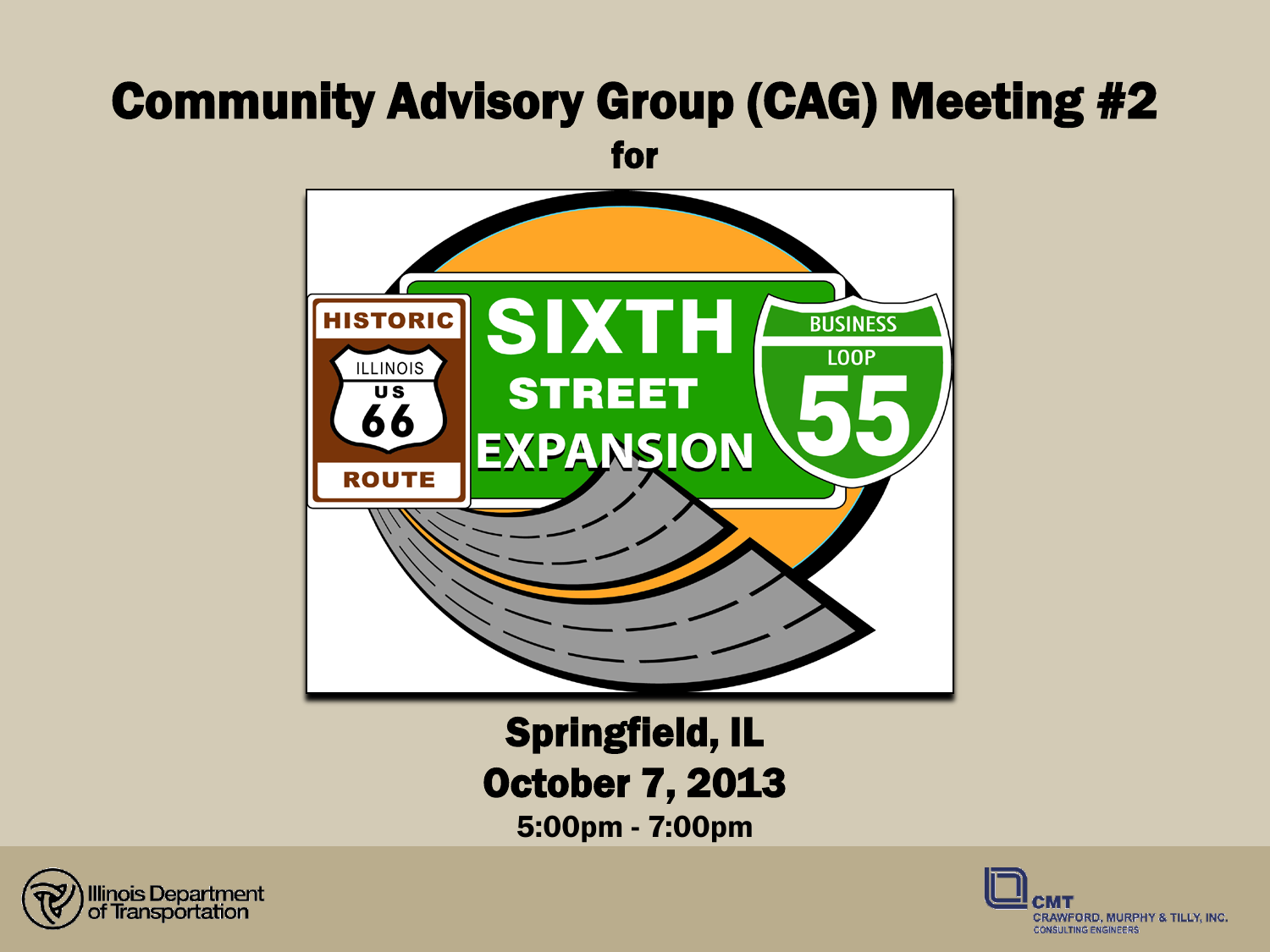## **Introductions**



**Illinois Department of Transportation Division of Highways - Region 4/District 6 126 E Ash Street Springfield, IL 62704**

**Roger Driskell, P.E.** Deputy Director of Highways Region 4 Engineer

**Laura Mlacnik, P.E.** Acting Program Development Engineer

**John Negangard, P.E.** Studies & Plans Engineer

**Jeff Myers, P.E.** Studies & Plans Project Engineer

**Dan Mlacnik, P.E.** Geometrics Engineer

**Tom Cox** Studies & Plans Team Manager





### Project Study Group (PSG)



**Crawford, Murphy & Tilly, Inc. Consulting Engineers 2750 West Washington Street Springfield, IL 62702**

**Stan Hansen, P.E., P.L.S.** Project Manager

**Jim Michael, P.E.** CSS/Public Involvement Lead

**Kristin Timmons, P.E.** Project Engineer

**Brian Bond, P.E.** Geometrics Engineer

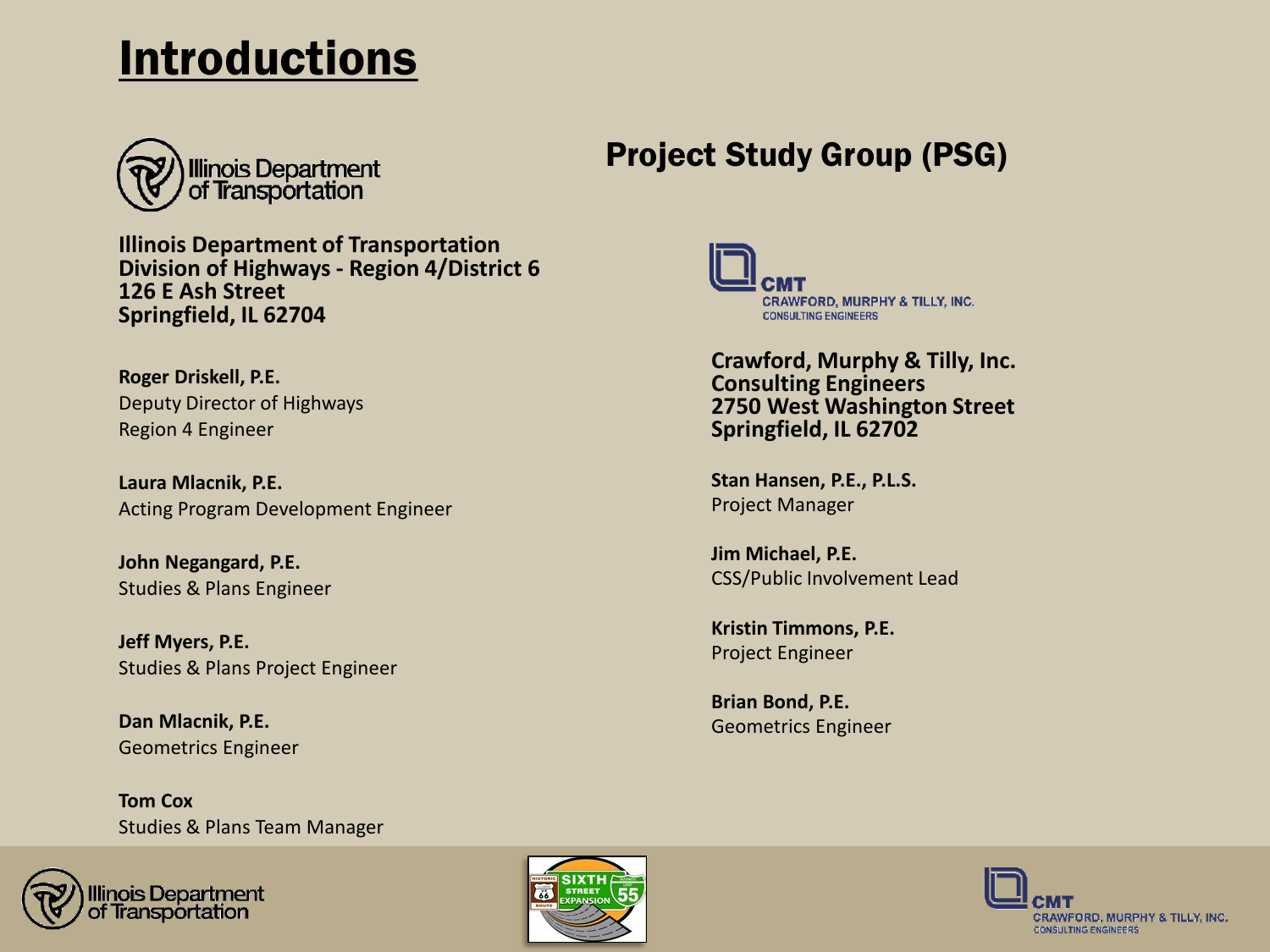# Meeting Agenda

- Summary of Project Status
- CAG Organization
- Meeting #1 Recap
- •Community Context Audit
- Studied Alternatives
- Schedule
- Closing Comments







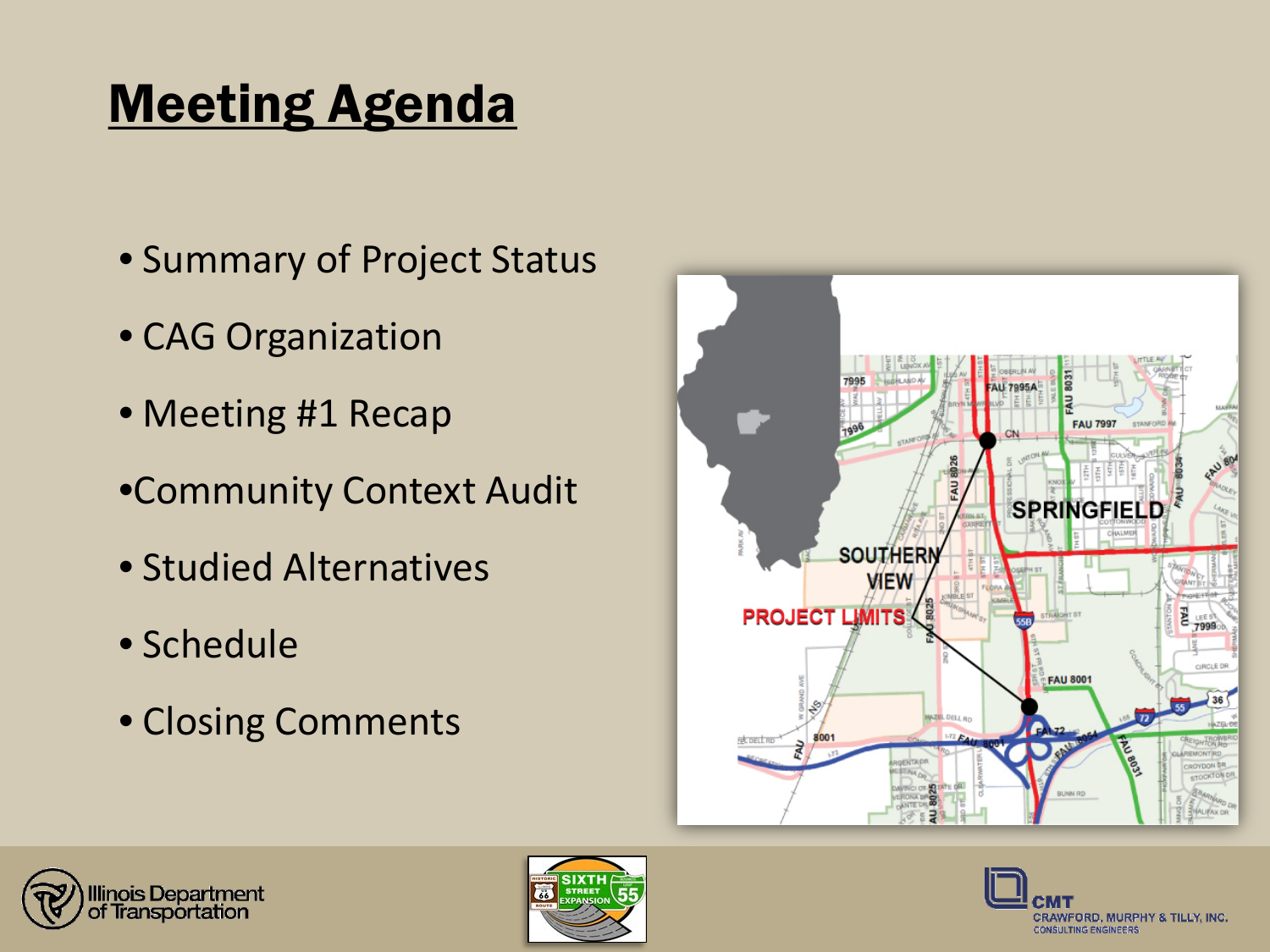# **Summary of Project Status**

- Stakeholder Meetings still being conducted as part of Context Sensitive Solution Process.
- Geometric Alternatives being studied for roadway segments, intersections and local roadway access.
- Access provisions / control and roadway network circulation being evaluated.
- Consensus of a desired concept still to be determined by Project Study Group through Stakeholder, CAG and jurisdictional agency input.
- Design Phase anticipated to be initiated upon completion of Phase I and concurrence on design approval from FHWA.
- Construction Funding still not available in current Multi-Year Program.





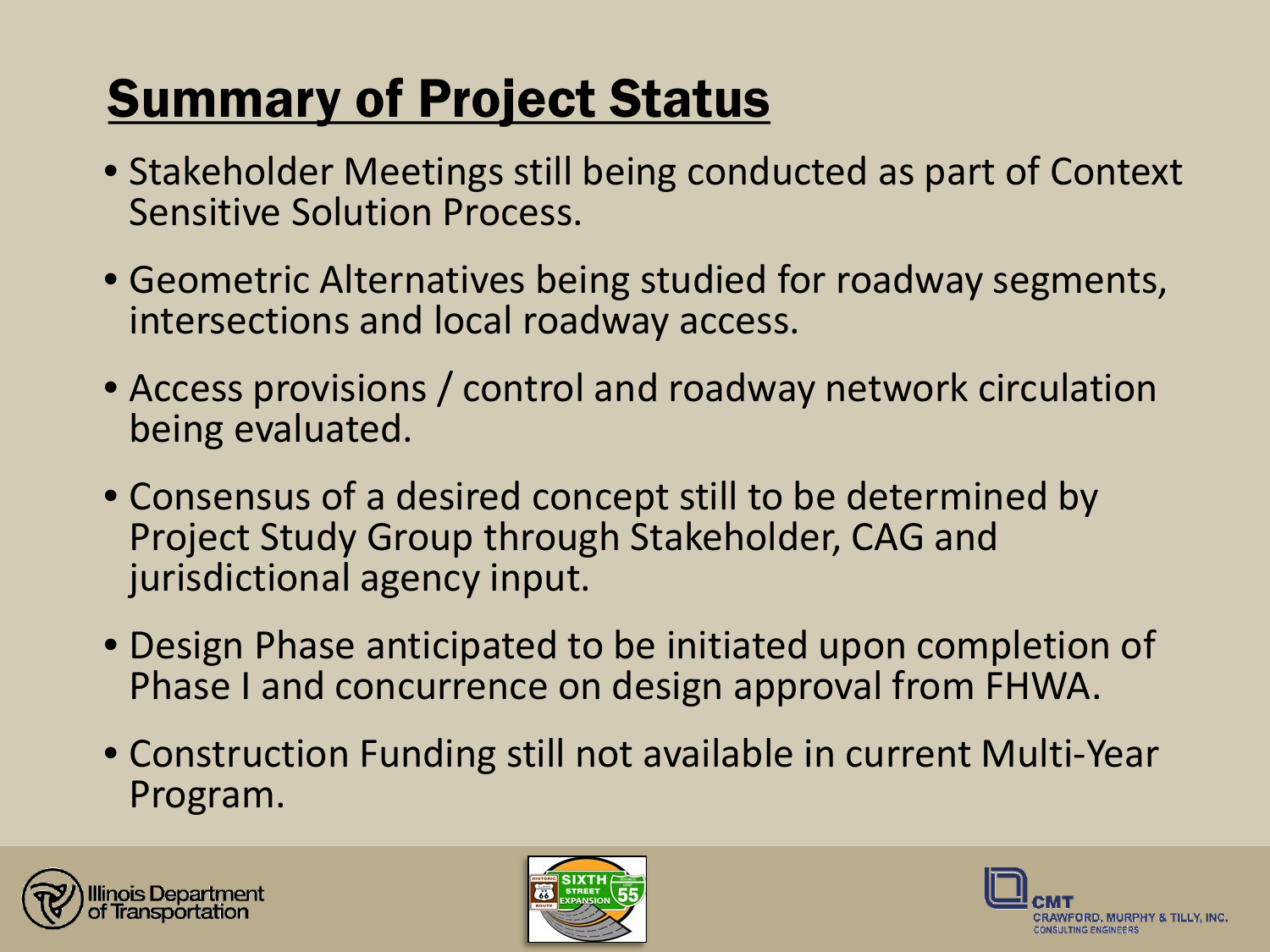# CAG Organization

- Committee Name
	- **South Sixth Street Expansion Advisory Group**
- Committee Leadership
	- **Paul Beatty**
- **Mission**

*The mission of the South Sixth Street Expansion Community Advisory Group is to work with the PSG to develop and ultimately recommend transportation solutions for the Bus 55/South Sixth Street corridor that are based on what is best for the community and reached by an informed consensus, acknowledging that the final decision remains in the hands of the PSG and IDOT.*





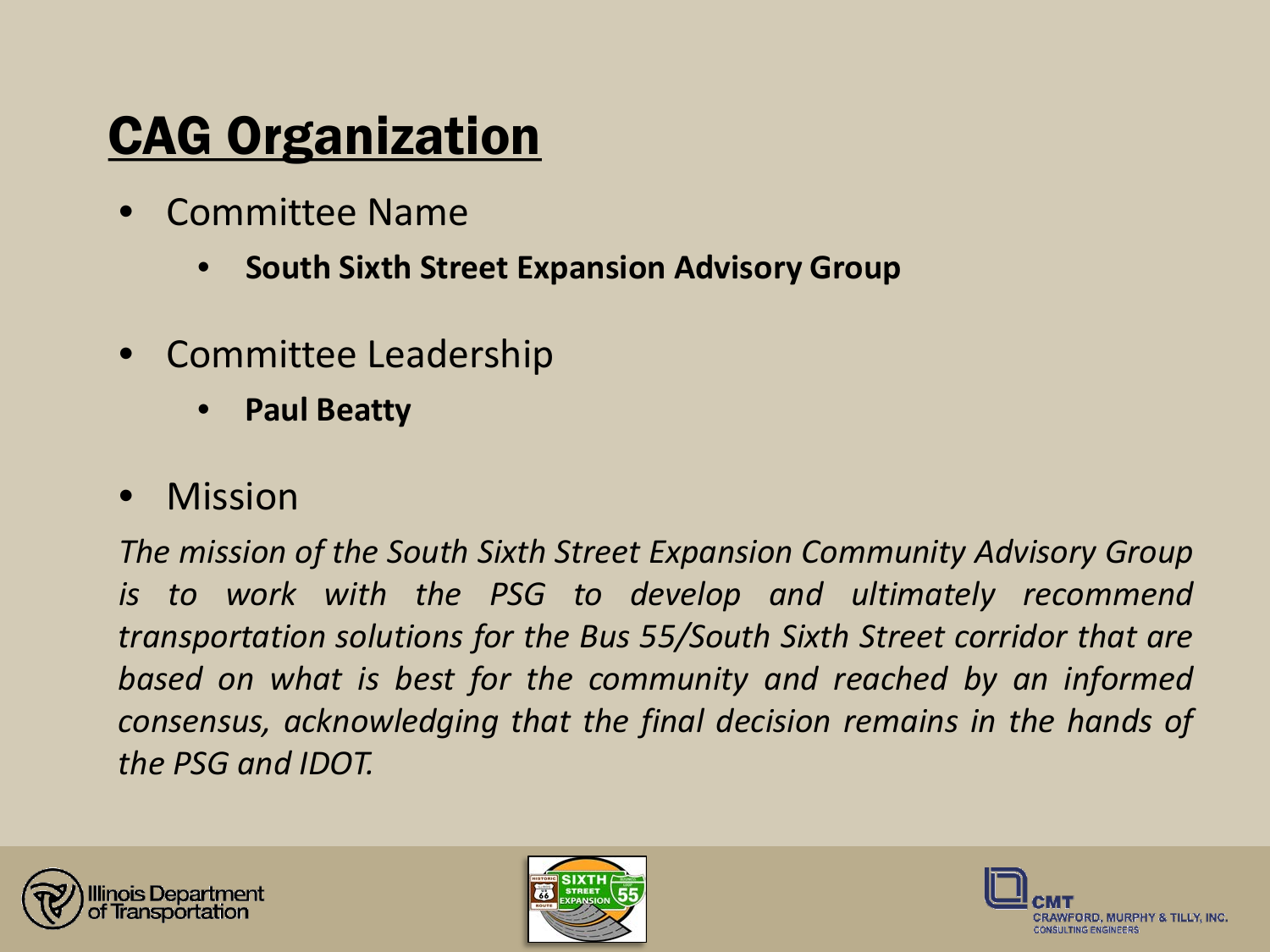# CAG Ground Rules

- Input from all participants in the process is valued and considered.
- • The role of the stakeholders is to advise the Project Study Group (PSG), which will make the ultimate decisions on this project.
- Consensus is defined as a majority of the stakeholders in agreement, with the minority agreeing that their input was duly considered.
- All participants must come to the process with an open mind and participate openly and honestly.
- All participants must treat each other with respect and dignity.
- All decisions made by IDOT must be arrived at in a clear and transparent manner, with the goal of seeking stakeholder consensus thereon.





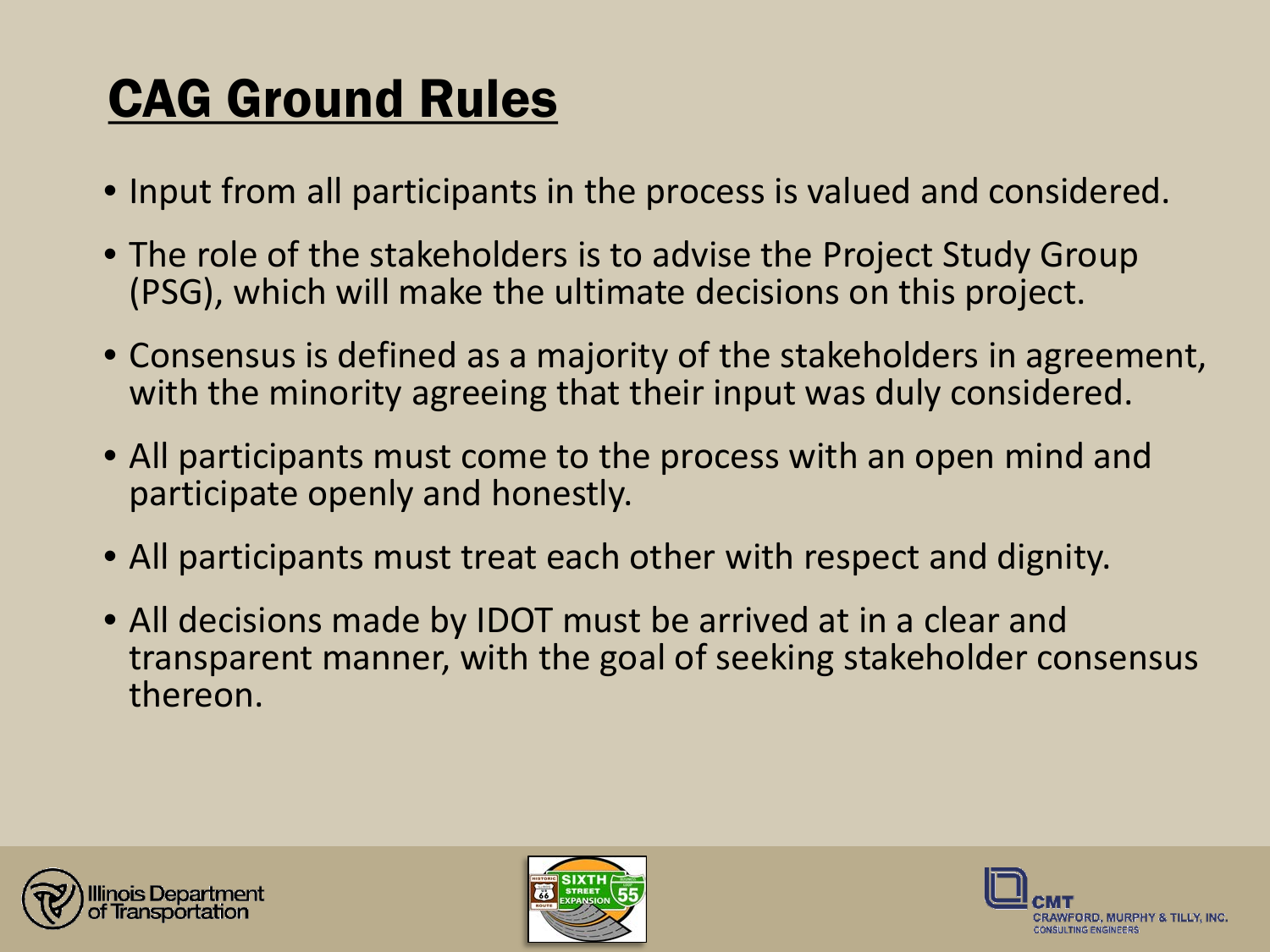# Recap of CAG Meeting #1

- Hazel Dell full access intersections
- Frontage Roads and business access accommodations
- Western extension of Lincolnshire per Long Range Plan
- Maintaining Thorton's intersection / access to 6<sup>th</sup> Street
- Vehicle turn lane storage length at County Market
- Congestion / storage at Stanford Avenue intersections
- Various drainage problems along corridor
- Pedestrian, Bike & ADA Accessibility





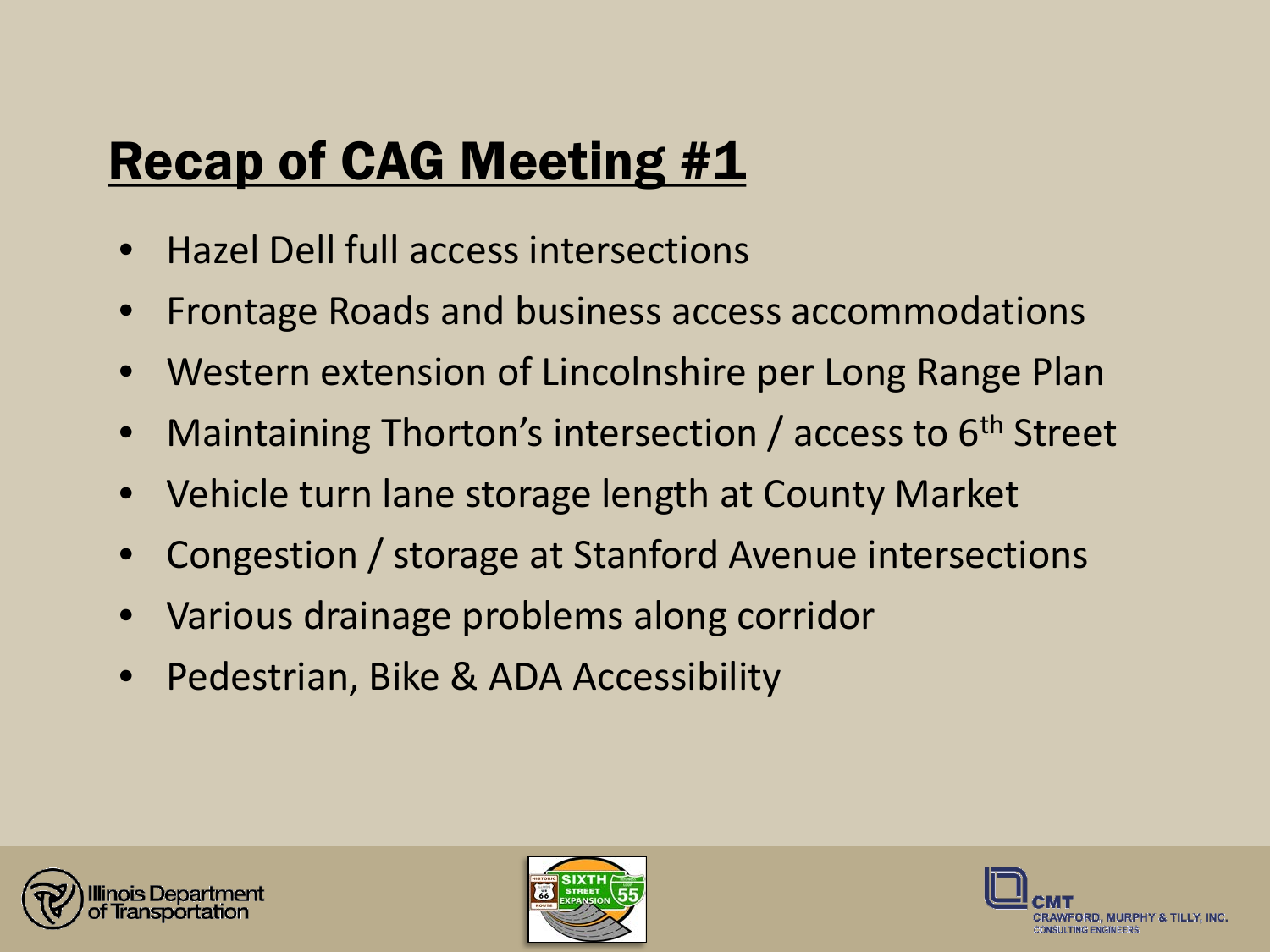# **CAG Audit Results<br>(Community Context Audit)**

- Multi-model considerations / connectivity
- Signage (regulatory, commercial & entryway)
- Consistent lighting of entire corridor
- Gateway Landscaping & Beautification
- Increased Economic Development



**Community Context Audit** 

Project: South Sixth Street Expansion Study Project Location & Limits: Stanford Ave. to 1-72 Interchange

**urpose:** The Community Context Audit form is intended to be a guide to identify various community characteristics tha<br>alse each transportation project location unique to its residents, tusinesses, and the public in genera

Section 1: Infrastructure Assessment<br>If any of these items are present (a yes response) and in poor condition, please make notation and provide any relevant comments in space provided. If not present (a no response), indicate in the comment section if the item needs further ion. Indicate the level of importance each item may have to the community

| <b>Community Characteristics</b>          | Existing |           | <b>Priority for Consideration</b> |      |     |
|-------------------------------------------|----------|-----------|-----------------------------------|------|-----|
|                                           | Yes      | <b>No</b> | High                              | Med. | Low |
| 1. Pedestrian Sidewalks                   | □        | α         | Ω                                 | п    | □   |
| Comments:                                 |          |           |                                   |      |     |
| <b>Bike Accommodations</b><br>$2^{\circ}$ | α        | □         | □                                 | □    | □   |
| Comments:                                 |          |           |                                   |      |     |
| 3. SMTD Connections                       | □        | □         | □                                 | □    | □   |
| Comments:                                 |          |           |                                   |      |     |

### Section 2: Neighborhood Culture, Aesthetics and Street Amenities

if any of these items are present (a yes response) and in poor condition, please make notation and provide any relevant for the response and in poor condition, please make notation and provide any relevant evaluation. Indicate the level of importance each item may have to the community.

| Yes<br>□ | No.    |        |        | <b>Priority for Consideration</b> |  |  |
|----------|--------|--------|--------|-----------------------------------|--|--|
|          |        | High   | Med.   | Low                               |  |  |
|          | α      | α      | □      | □                                 |  |  |
|          |        |        |        |                                   |  |  |
| □        | □      | $\Box$ | □      | $\Box$                            |  |  |
|          |        |        |        |                                   |  |  |
| $\Box$   | $\Box$ | $\Box$ | $\Box$ | $\Box$                            |  |  |
|          |        |        |        |                                   |  |  |
|          |        |        |        |                                   |  |  |
|          |        |        |        |                                   |  |  |





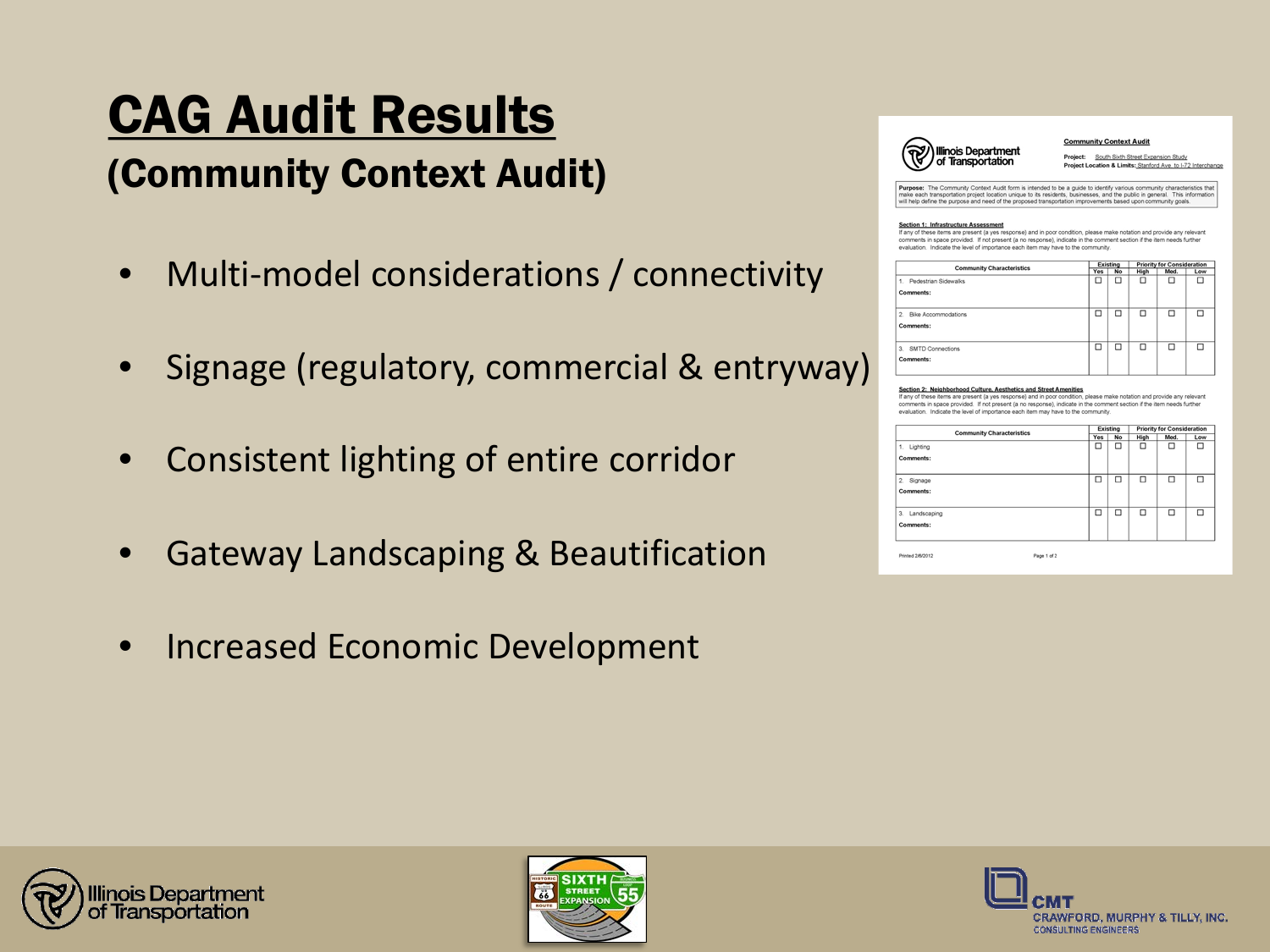## Revised Concepts and Proposed Alternatives

## **Discussion of current corridor alternatives**

## **"Walk-Through" of proposed corridor**

**improvements**





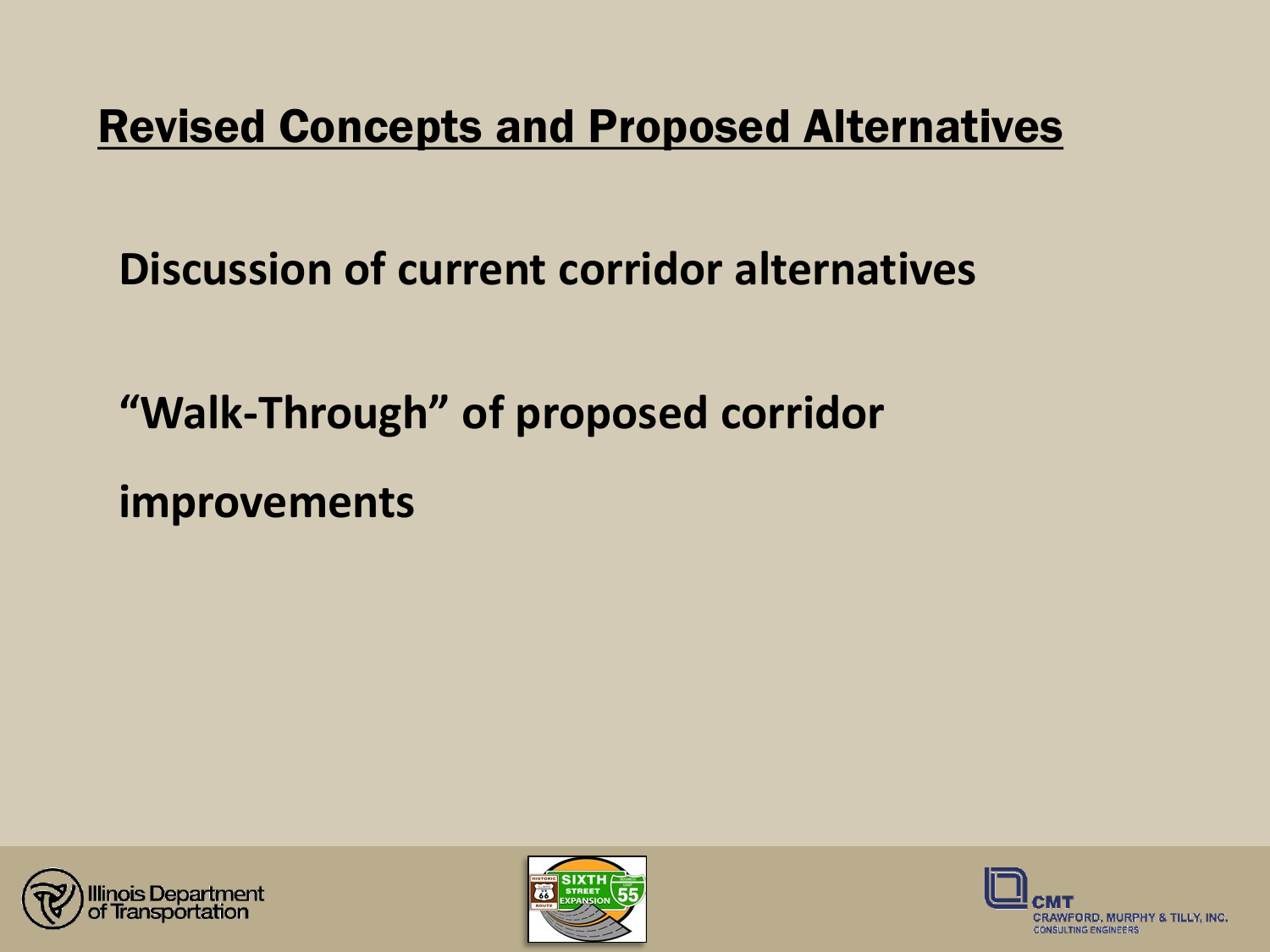# CSS/Public Involvement Schedule







### \*Schedule subject to change